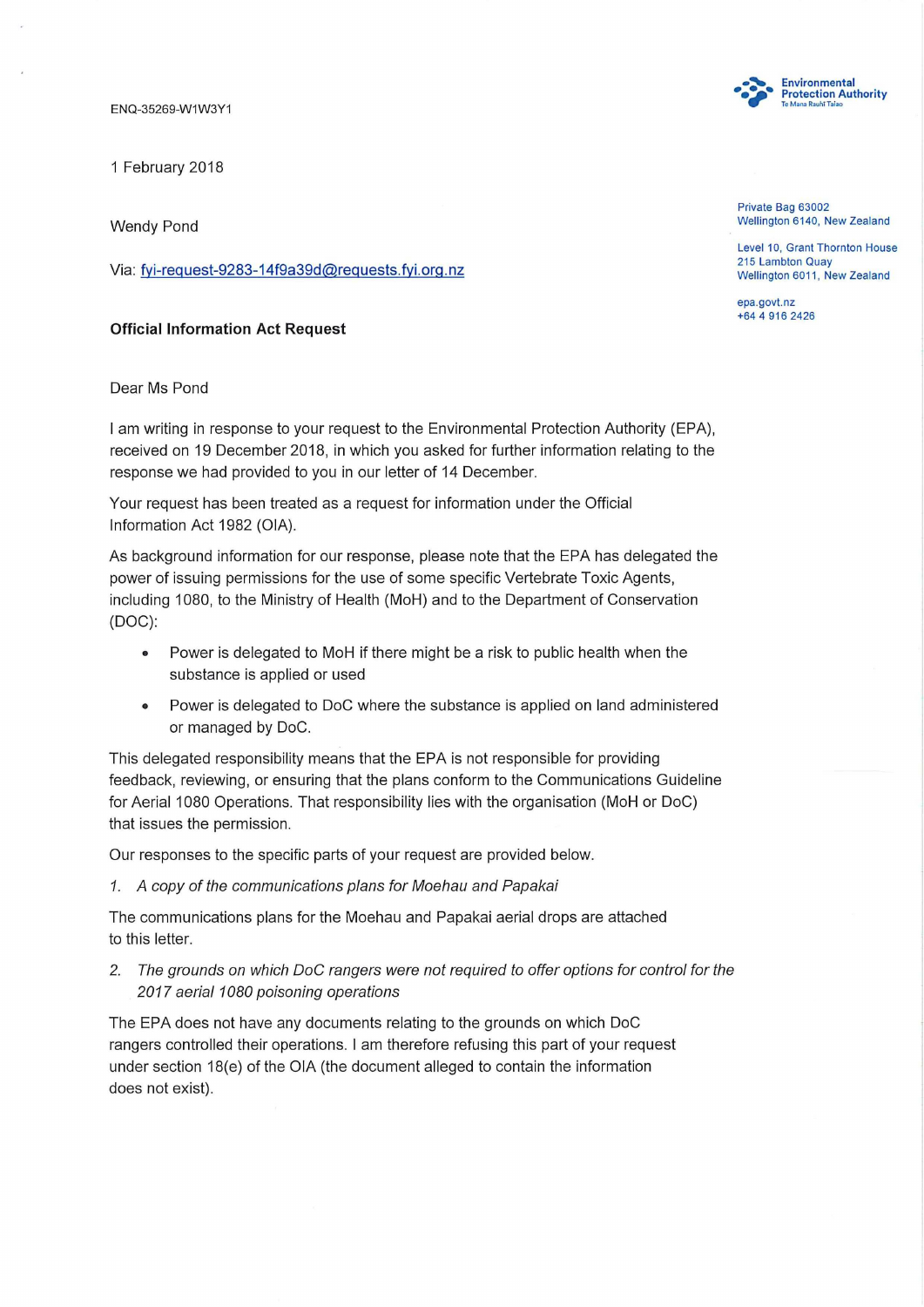3. Explain why it is acceptable to EPA staff who reviewed the communications plan, for Department of Conservation rangers not to offer iwi and community options for control and at the same time to declare they have complied with the Communications Guideline.

Please refer to the information, earlier in this letter, about the EPA's delegation of responsibility for issuing permissions to MoH and DoC. Because of that delegated responsibility, EPA staff are not responsible for reviewing the communications plans.

4. On 22 June 2017, 1 sent to EPA an extensive collection of letters from Coromandel iwi, conservation groups, and general public complaining that they had not been offered options in accord with the consultation requirements of the Communications Guideline. Dr Allan Freeth courteously responded on 4 December 2018 ENQ-35090-G2W6FO, "A Hazardous Substance Enforcement Officer contacted DoC on 21 November 2018 with regard to the consultation process. No evidence was found that DoC had consulted inadequately."

Please provide a copy of the reports and exchanges by the Hazardous Substances Enforcement Officer and DoC, and any other documents relating to EPA's enquiry into the matter.

When we received your concerns (in your letter dated 14 November), we asked DoC about the consultation on the Moehau operation. DoC advised us that the two local iwi associated with Moehau were consulted and were supportive, and that all letters from iwi had been responded to.

I have attached DoC's response and have withheld some personal information under section 9(2)(a) of the OIA.

You have the right to seek an investigation and review of this decision by the Ombudsman. You can contact the Ombudsman on 0800 802 602, or by email at info@ombudsman.parliament.nz.

If you have any further queries, please do not hesitate to contact us via ministerials@epa.govt.nz.

Yours sincerely

Allent

Dr Allan L Freeth Chief Executive **Environmental Protection Authority**